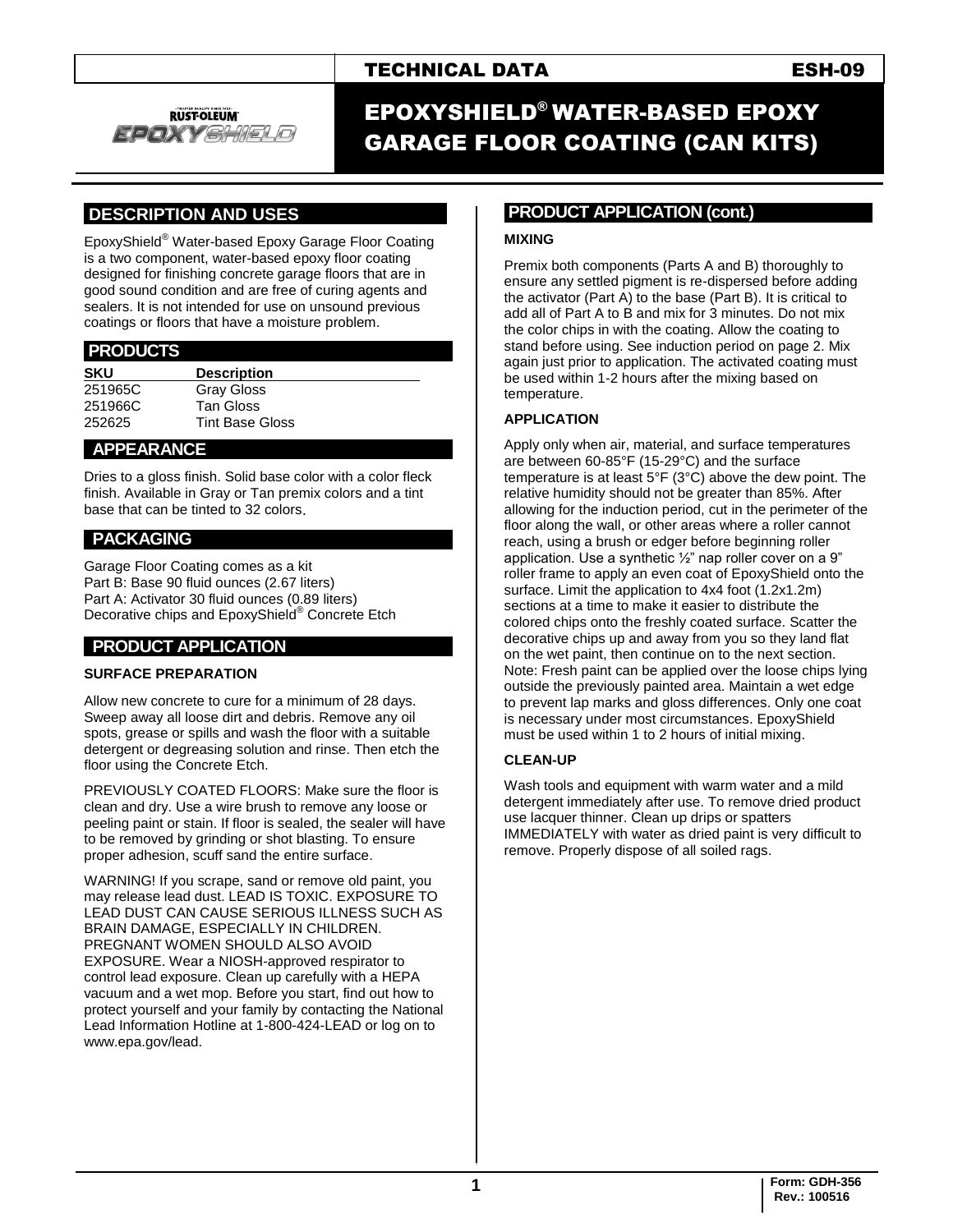# TECHNICAL DATA **ESH-09**



# EPOXYSHIELD® WATER-BASED EPOXY GARAGE FLOOR COATING (CAN KITS)

#### **If temperature is 60-70°F (16-21°C)**

| Allow product to stand after mixing                                                                     |                         |  |
|---------------------------------------------------------------------------------------------------------|-------------------------|--|
| Start brushing (trimming edges):                                                                        | 30 minutes after mixing |  |
| Start rolling:                                                                                          | 45 minutes after mixing |  |
| Use all mixed product within (pot life):                                                                | 2 hours after mixing    |  |
| Best time to paint is mid-afternoon (after 1 PM) to ensure best curing conditions and maximum pot life. |                         |  |

| If temperature is $71-80^\circ$ F (22-27 $\circ$ C) |                                                                                                          |  |
|-----------------------------------------------------|----------------------------------------------------------------------------------------------------------|--|
| Allow product to stand after mixing                 |                                                                                                          |  |
| Start brushing (trimming edges):                    | 10 minutes after mixing                                                                                  |  |
| Start rolling:                                      | 15 minutes after mixing                                                                                  |  |
| Use all mixed product within (pot life):            | 1.5 hours after mixing                                                                                   |  |
|                                                     | Best time to paint is early morning (before 9 AM) to ensure best curing conditions and maximum pot life. |  |

| If temperature is $81-85^\circ$ F (27-29 $^\circ$ C)                                                     |                           |  |
|----------------------------------------------------------------------------------------------------------|---------------------------|--|
| Start brushing (trimming edges):                                                                         | Immediately after mixing  |  |
| Start rolling:                                                                                           | 5-15 minutes after mixing |  |
| Use all mixed product within (pot life):                                                                 | 1 hour after mixing       |  |
| Best time to paint is early morning (before 9 AM) to ensure best curing conditions and maximum pot life. |                           |  |